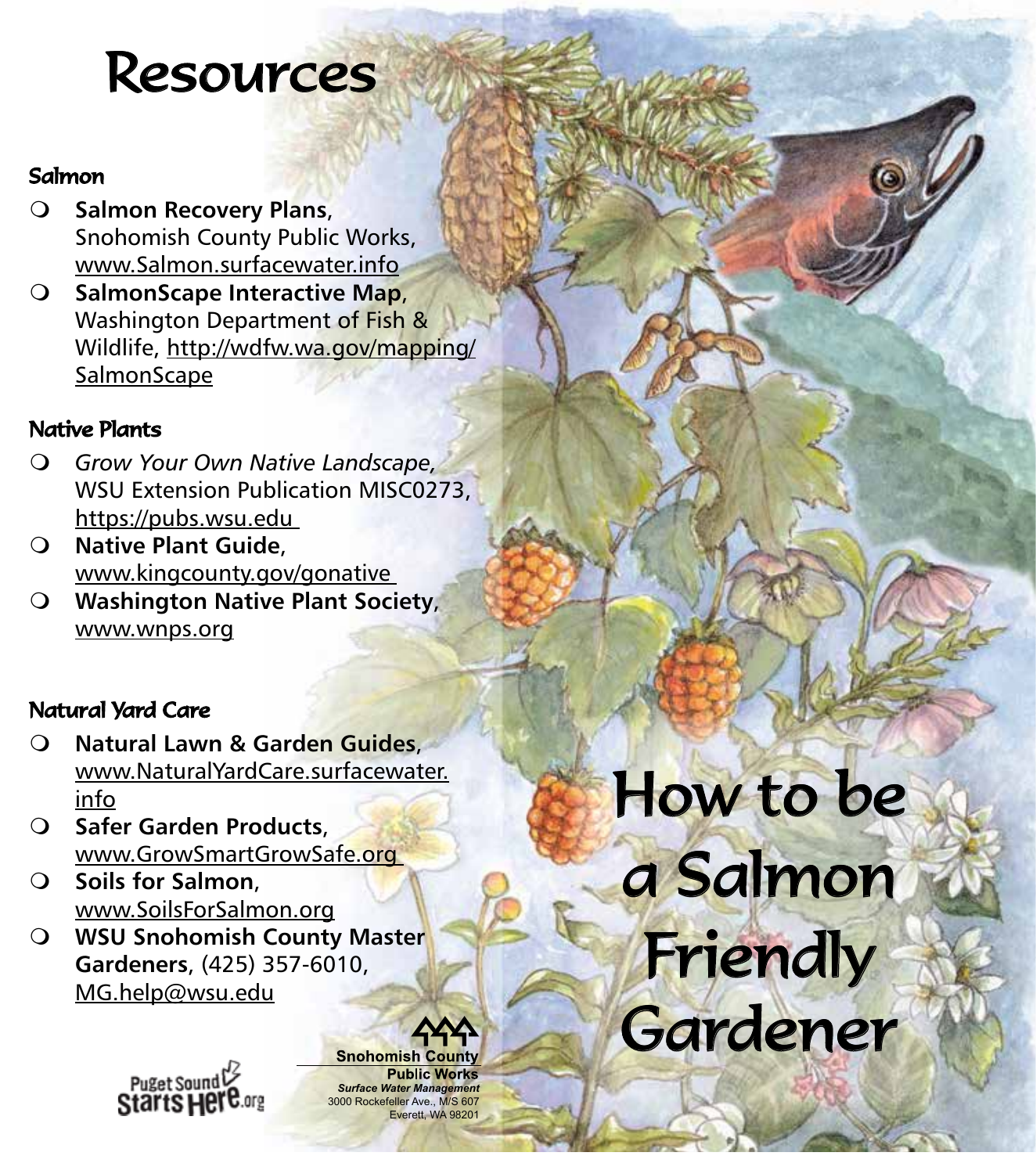## Why Make a Change?

#### Welcome back a good neighbor

Salmon are the ultimate in loyal neighbors. They swim thousands of miles through the ocean, past predators and fishing nets, around locks and other barriers, to return where they hatched and spawn a new generation...right in our backyards! Unfortunately, when salmon arrive they may find their spawning areas washed away, filled with silt from erosion, replaced by lawns or contaminated with pesticides. Our landscaping practices are an important part of the changes around Puget Sound that threaten salmon with extinction. The way we garden can make a real difference in providing our salmon neighbors with a healthy place to come home.

### Every gardener can make a difference

Whether your garden is two feet or two miles from the nearest stream, lake or Puget Sound, it affects salmon. Everything that runs off your property into storm drains eventually washes through their habitat. Excess storm water running off pavement or compacted soil harms salmon habitat. Residues of fertilizers, pesticides and other chemicals may harm young salmon. And inefficient irrigation wastes water, leaving less in rivers for salmon to swim and spawn. Better garden design and care can preserve habitat, reduce

runoff, keep harmful chemicals out of the water and conserve water. Every time we plant, mow, fertilize, water or control pests in our gardens we can choose methods that aid salmon recovery.

#### Salmon Friendly Gardens are beautiful, healthy and easy to maintain

Salmon Friendly Gardens work with natural processes to grow healthy plants with minimal irrigation, fertilizer and pesticides. In addition to keeping the water clean and protecting habitat, Salmon Friendly Gardens can save you time and money. For more information on the practices outlined in this brochure check out the websites and organizations listed on the back panel. Then look at your garden and see what you can do to welcome salmon home.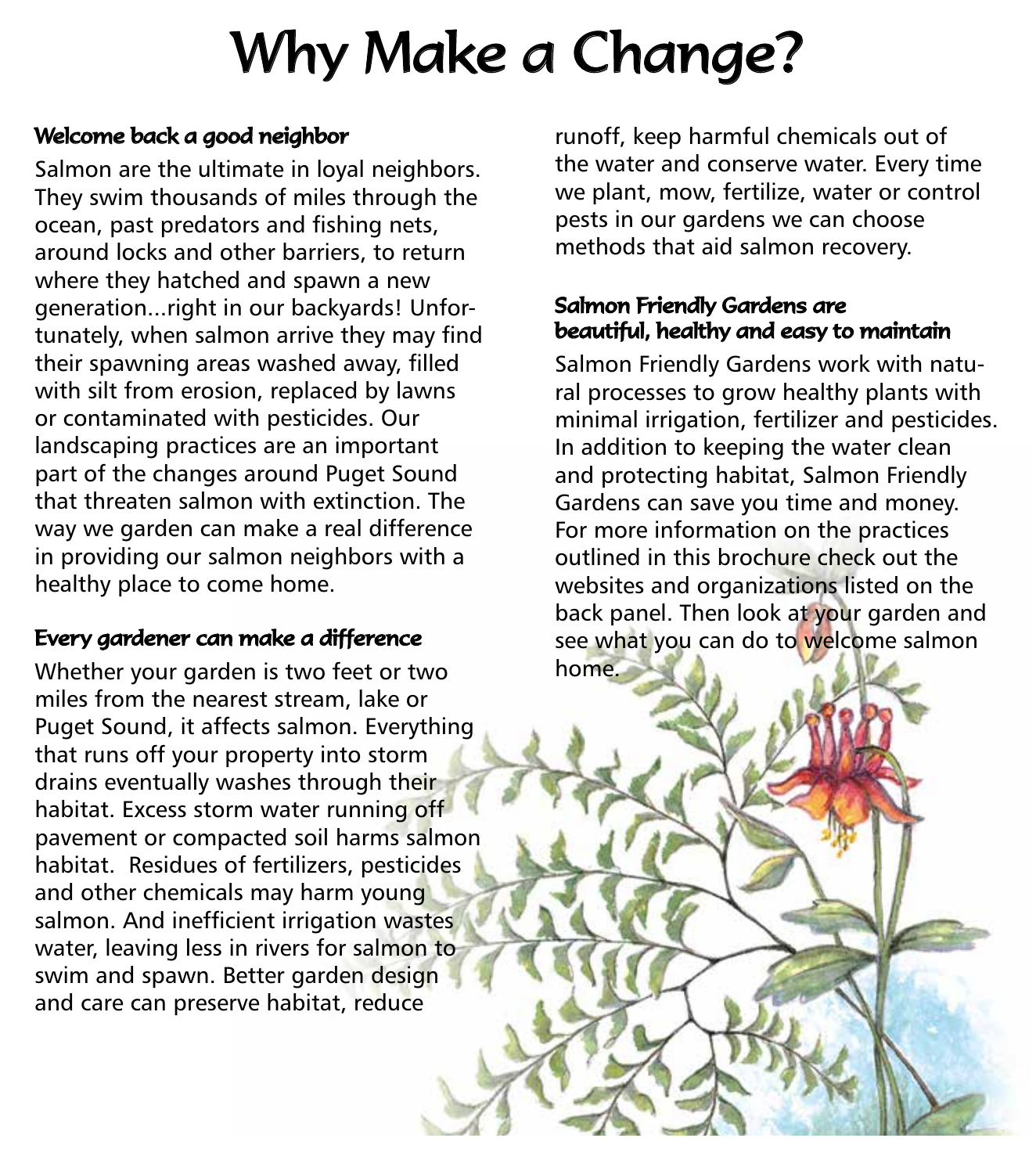### How Your Gardening Practices Can Help Salmon

#### Build healthy soil with compost

Compost helps grow healthy plants using less water, fertilizer and pesticides. It helps soil absorb and store water, and purifies runoff.

- $O$  Mix two to four inches of compost into the top six to eight inches of soil when planting.
- ❍ Mulch garden beds annually with compost, leaves or wood chips.
- **O** Topdress and aerate lawns. Spread up to one-half inch of compost on lawns. Core aerate to get compost and water down to roots.
- **Leave clippings on the lawn.**
- Compost garden and kitchen wastes at home. (See "Resources" to learn how.)

### Choose the right plant for the right place

Proper plant selection will enhance habitat and reduce your need to irrigate or use chemicals.

- $\bigcirc$  Choose plants adapted to your garden conditions.
- ❍ Plant pest and disease resistant varieties to reduce the need for chemicals.
- ❍ Go Native! Native plants thrive with little care, in the right conditions.
- ❍ Minimize lawn areas. Most trees, shrubs and groundcovers need less water and fertilizer.
- $O$  Fold down this page for some suggestions!

#### Use water wisely

Efficient irrigation keeps water in lakes and rivers for salmon and prevents plant problems.

- **O** Choose plants that need little or no irrigation.
- ❍ Group plants with similar watering needs and water appropriately.
- ❍ Water deeply but infrequently to grow deep roots and prevent disease. Soak the roots, then let the top few inches of soil dry before watering again. Use soaker hoses and drip irrigation. Grow healthier plants with at least 50% less water.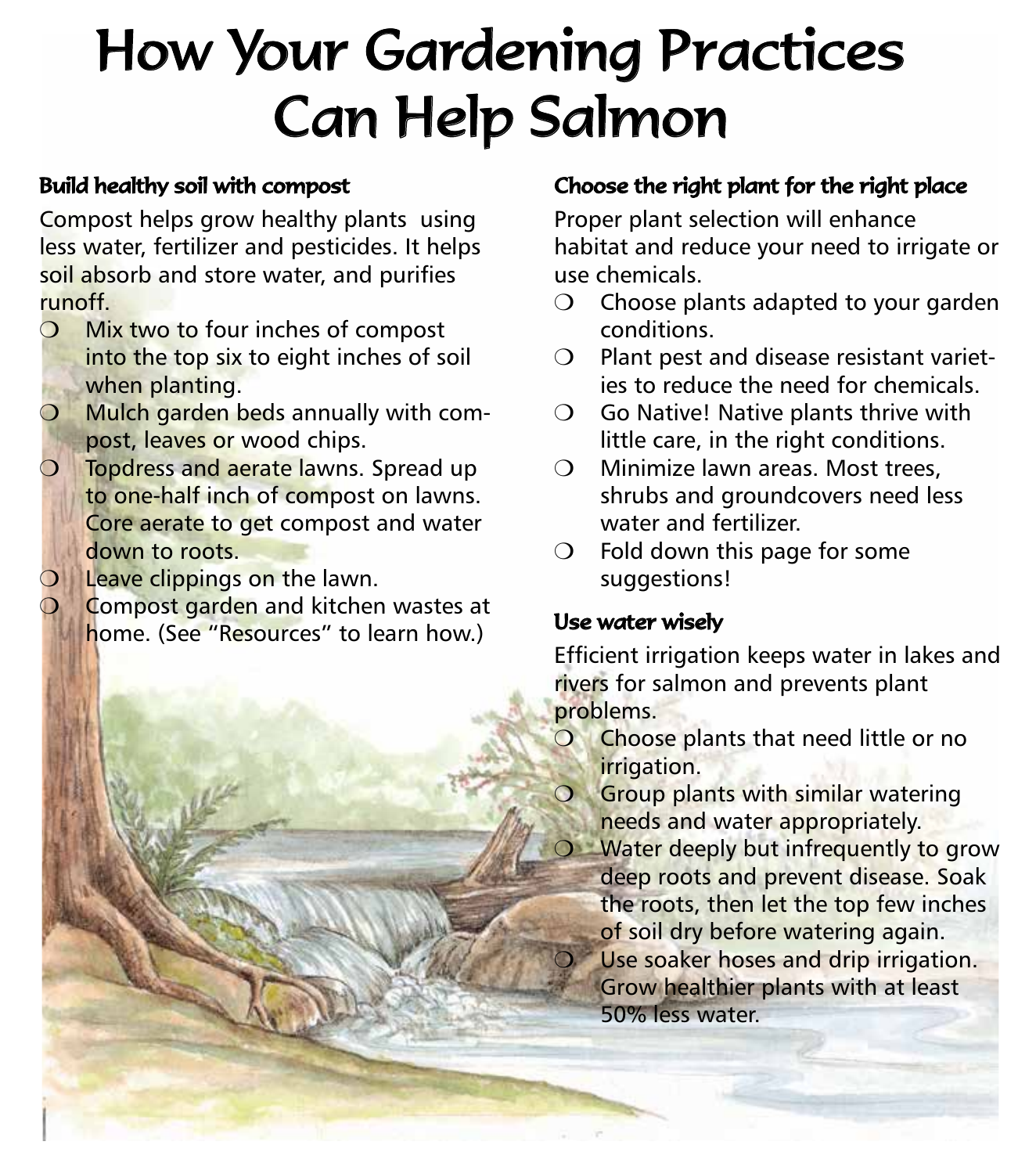## How Your Gardening Practices Can Help Salmon

### Use natural fertilizers and pest controls

Nurture soil and garden life that keep plants healthy.

- ❍ Use "natural organic" or "slowrelease" fertilizers. They last longer, enhance soil life and don't wash off into streams as easily.
- $\bigcirc$  Manage bad bugs with traps, barriers and "least toxic" pesticides to protect natural predators and other essential garden life.
- ❍ Think twice before using "weed and feed" and other herbicides. Pull weeds or "spot spray" to minimize herbicide use.

### Direct rain water appropriately

Enhance your garden's ability to filter pollutants and prevent excessive runoff.

- Use porous materials in place of pavement. Gravel paths and drives, stepping stones in grass, bricks or flagstones in sand and wood decks all reduce runoff.
- $\bigcirc$  Direct runoff into grassy swales, lawns, garden beds or rain gardens to percolate into the soil.
- ❍ Plant trees! Trees catch rain and let it evaporate before it reaches the ground.
- ❍ Save native soil! Disturb as little native soil as possible during new construction. Stockpile topsoil when grading or excavating and reuse it for planting.

### Protect shoreline habitat

Preserve and enhance natural vegetation and beaches to create conditions salmon prefer.

- ❍ Plant and preserve a buffer of native trees, shrubs and groundcovers near streams and lakes. They prevent erosion, attract beneficial insects, and provide shade and shelter for salmon. Wider buffers are better, especially where slopes are steep.
- ❍ Preserve streams and their buffer as part of new landscapes.
- $\bigcirc$  Minimize bulkheads, docks and other structures. Structures degrade habitat and often worsen erosion.
- ❍ Consult professionals. Plan erosion controls with a civil engineer, hydrologist or landscape architect. Sometimes native plants are the best solution for stabilizing slopes.

**Title VI:** Interpreter and translation services for non-English speakers are available upon request. Call Snohomish County Surface Water Management, 425-388-3464. For questions regarding Public Works' Title VI Program, contact our Title VI Coordinator via email at spw-titlevi@snoco.org, or phone 425-388-6660. Hearing/speech impaired call 711.

A solicitud, se dispone de servicios de intérprete y traducción para personas que no hablan inglés. Llame a Snohomish County Surface Water Management, 425-388-3464. Para preguntas concernientes al Programa del Título VI de Obras Públicas, póngase en contacto con nuestro Coordinador del Título VI mediante correo electrónico a spw-titlevi@snoco.org, o llame por teléfono al 425-388-6660. Las personas con deficiencia auditiva o del habla, llamen al 711.

Snohomish County collateral code: SWM.8.1.B.0117

This brochure was developed by the City of Seattle Public Utilities. Snohomish County thanks the City of Seattle for permission to reproduce it. © 2017 Seattle Public Utilities.